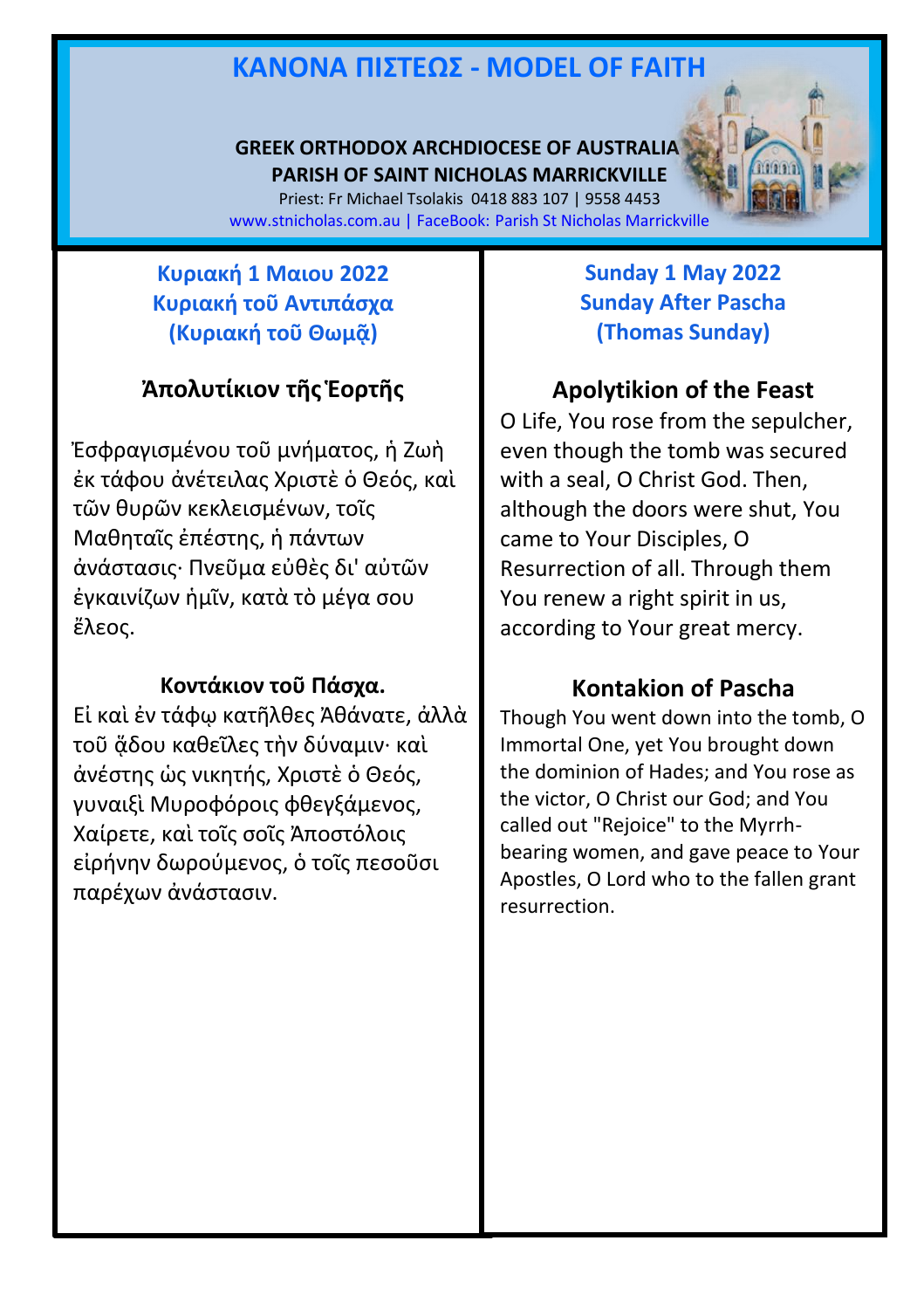#### **ΑΠΟΣΤΟΛΟΣ Πράξεων τῶν Ἀποστόλων (ε ́, 12-20)**

Ἐν ταῖς ἡμέραις ἐκείναις, διὰ τῶν χειρῶν τῶν ἀποστόλων ἐγίνετο σημεῖα καὶ τέρατα ἐντῷ λαῷ πολλὰ · (καὶ ἦσαν ὁμοθυμαδὸν ἅπαντες ἐν τῇ Στοᾷ Σολομῶντος. Τῶν δὲ λοιπῶν οὐδεὶς ἐτόλμα κολλᾶσθαι αὐτοῖς͵ ἀλλ' ἐμεγάλυνεν αὐτοὺς ὁ λαός· μᾶλλον δὲ προσετίθεντο πιστεύοντες τῷ Κυρίῳ πλήθη ἀνδρῶν τε καὶ γυναικῶν· ὥστε κατὰ τὰς πλατείας ἐκφέρειν τοὺς ἀσθενεῖς καὶ τιθέναι ἐπὶ κλινῶν καὶ κραβάττων͵ ἵνα ἐρχομένου Πέτρου κἂν ἡ σκιὰ έπισκιάση τινὶ αὐτῶν. Συνήρχετο δὲ καὶ τὸ πλῆθος τῶν πέριξ πόλεων Ἰερουσαλήμ͵ φέροντες ἀσθενεῖς καὶ ὀχλουμένους ὑπὸ πνευμάτων ἀκαθάρτων͵ οἵτινες ἐθεραπεύοντο ἅπαντες. Ἀναστὰς δὲ ὁ ἀρχιερεὺς καὶ πάντες οἱ σὺν αὐτῷ͵ ἡ οὖσα αἵρεσις τῶν Σαδδουκαίων͵ ἐπλήσθησαν ζήλου καὶ ἐπέβαλον τὰς χεῖρας ἐπὶτοὺς ἀποστόλους καὶ ἔθεντο αὐτοὺς ἐν τη ρήσει δημοσίᾳ. Ἄγγελος δὲ Κυρίου διὰ νυκτὸς ἤνοιξετὰς θύρας τῆς φυλακῆς ἐξαγαγών τε αὐτοὺς εἶπε· Πορεύεσθε καὶ σταθέντες λαλεῖτε ἐν τῷ ἱερῷ τῷ λαῷ πάντα τὰ ῥήματα τῆς ζωῆς ταύτης.

#### **EPISTLE Acts of the Apostles (5: 12-20)**

In those days, many signs and wonders were done among the people by the hands of the apostles. And they were all together in Solomon's Portico. None of the rest dared join them, but the people held them in high honor. And more than ever believers were added to the Lord, multitudes both of men and women, so that they even carried out the sick into the streets, and laid them on beds and pallets, that as Peter came by at least his shadow might fall on some of them. The people also gathered from the towns around Jerusalem, bringing the sick and those afflicted with unclean spirits, and they were all healed. But the high priest rose up and all who were with him, that is, the party of the Sadducees, and filled with jealousy they arrested the apostles and put them in the common prison. But at night an angel of the Lord opened the prison doors and brought them out ands aid, "Go and stand in the temple and speak to the people all the words of this Life."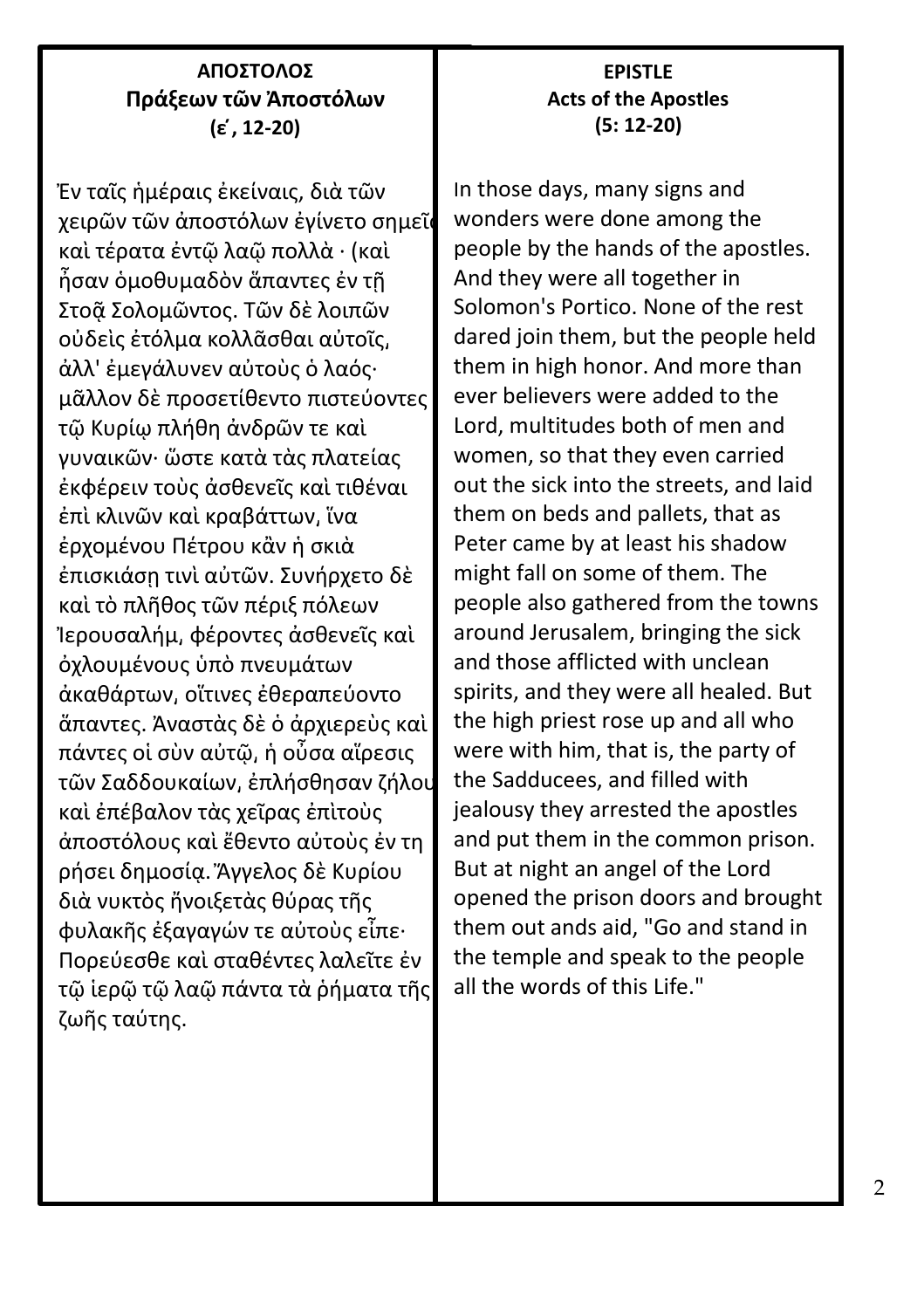#### **Ἐκ τοῦ κατὰ Ἰωάννην ἁγίου Εὐαγγελίου (κ ́, 19-31)**

Οὔσης όψίας τῆ ἡμέρα ἐκείνη τῆ μιᾶ σαββάτων, καὶ τῶν θυρῶν κεκλεισμένων ὅπου ἦσαν οἱ μαθηταὶ συνηγμένοι διὰ τὸν φόβον τῶν Ἰουδαίων, ἦλθεν ὁ Ἰησοῦς καὶ ἔστη εἰς τὸ μέσον, καὶ λέγει αὐτοῖς· Εἰρήνη ὑμῖν. καὶ τοῦτο εἰπὼν ἔδειξεν αὐτοῖς τὰς χεῖρας καὶ τὴν πλευρὰν αὐτοῦ. ἐχάρησαν οὖν οἱ μαθηταὶ ἰδόντες τὸν Κύριον. εἶπεν οὖν αὐτοῖς ὁ Ἰησοῦς πάλιν· Εἰρήνη ὑμῖν. καθὼς ἀπέσταλκέ με ὁ πατήρ, κἀγὼ πέμπω ὑμᾶς. καὶ τοῦτο εἰπὼν ἐνεφύσησε καὶ λέγει αὐτοῖς· Λάβετε Πνεῦμα ἅγιον· ἄν τινων ἀφῆτε τὰς ἁμαρτίας, ἀφίενται αὐτοῖς, ἄν τινων κρατῆτε, κεκράτηνται. Θωμᾶς δὲ εἷς ἐκ τῶν δώδεκα ὁλεγόμενος Δίδυμος, οὐκ ἦν μετ' αὐτῶν ὅτε ἦλθενὁ Ἰησοῦς. ἔλεγον οὖν αὐτῷ οἱ ἄλλοι μαθηταί· Ἑωράκαμεν τὸν Κύριον. ὁ δὲ εἶπεν αὐτοῖς· Ἐὰν μὴ ἴδω ἐν ταῖς χερσὶν αὐτοῦ τὸν τύπον τῶν ἥλων, καὶ βάλω τὸν δάκτυλόν μου εἰς τὸν τύπον τῶν ἥλων, καὶ βάλω τὴν χεῖρά μου εἰς τὴν πλευρὰν αὐτοῦ, οὐμὴ πιστεύσω. Καὶ μεθ' ἡμέρας ὀκτὼ πάλιν ἦσαν ἔσω οἱ μαθηταὶ αὐτοῦ καὶ Θωμᾶς μετ' αὐτῶν. ἔρχεται ὁ Ἰησοῦς τῶν θυρῶν κεκλεισμένων, καὶ ἔστη εἰς τὸ μέσον καὶ εἶπεν· Εἰρήνη ὑμῖν. εἶτα λέγει τῷ Θωμᾷ· Φέρε τὸν δάκτυλόν σου ὧδε καὶ ἴδε τὰς χεῖράς μου, καὶ φέρε τὴν χεῖρά σου καὶ βάλε εἰς τὴν πλευράν μου, καὶ μὴ γίνου ἄπιστος,ἀλλὰ πιστός. καὶ ἀπεκρίθη Θωμᾶς καὶ εἶπεν αὐτῷ· Ὁ Κύριός μου καὶ ὁ Θεός μου. λέγει αὐτῷ ὁ Ἰησοῦς· Ὅτι ἑώρακάς με, πεπίστευκας· μακάριοιοἱ μὴ ἰδόντες καὶ πιστεύσαντες. Πολλὰ μὲν οὖν καὶ ἄλλα σημεῖα ἐποίησεν ὁ Ἰησοῦς ἐνώπιον τῶν μαθητῶν αὐτοῦ, ἃ οὐκ ἔστι γεγραμμένα ἐν τῷ βιβλίῳ τούτῳ· ταῦτα δὲ γέγραπται ἵνα πιστεύσητε ὅτι Ἰησοῦς ἐστιν ὁ Χριστὸς ὁ υἱὸς τοῦ Θεοῦ, καὶ ἵνα πιστεύοντες ζωὴν ἔχητε ἐν τῷ ὀνόματι αὐτοῦ.

#### **Holy Gospel according to St John (20:19-31)**

On the evening of that day, the first day of the week, the doors being shut where the disciples were for fear of the Jews, Jesus came and stood among them and said to them: "Peace be with you." When He had said this, He showed them His hands and His side. Then the disciples were glad when they saw the Lord. Jesus said to them again, "Peace be with you. As the Father has sent me, even so I send you." And when He had said this, He breathed on them, and said to them: "Receive the Holy Spirit. If you forgive the sins of any, they are forgiven; if you retain the sins of any, they are retained." Now Thomas, one of the twelve, called the Twin, was not with them when Jesus came. So the other disciples told him: "We have seen the Lord." But he said to them: "Unless I see in His hands the print of the nails, and place my finger in the mark of the nails, and place my hand in His side, I will not believe." Eight days later, His disciples were again in the house, and Thomas was with them. The doors were shut, but Jesus came and stood among them, and said: "Peace be with you." Then He said to Thomas, "Put your finger here, and see my hands; and putout your hand, and place it in my side; do not be faithless, but believing." Thomas answered Him, "My Lord and my God!" Jesus said to Him: "Have you believed because you have seen me? Blessed are those who have not seen and yet believe." Now Jesus did many other signs in the presence of the disciples, which are not written in this book; but these are written that you may believe that Jesus is the Christ, the Son of God, and that believing you may have life in His name.